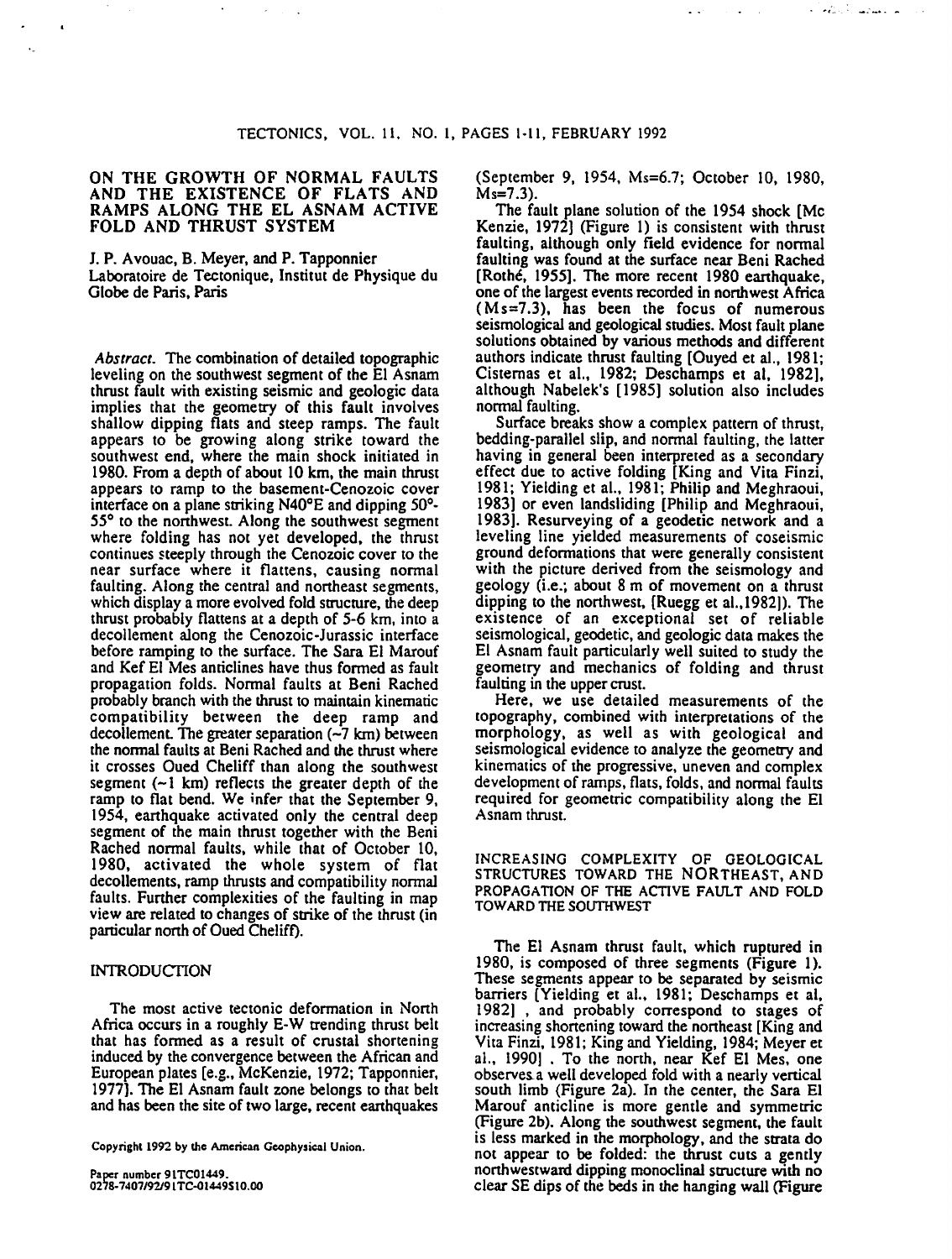2 **2** Avouac et al.: Flats and Ramps Along the El Asnam Thrust

. .  $\epsilon$  .  $\omega$ 



Fig. 1. Surface breaks of October 10, 1980, earthquake [after Philip and Meghraoui, 1983] reponed on a topographic map. Epicentrallocations and focal mechanisms of 1954 and 1980 earthquakes from McKenzie [1972] and Deschamps et al. [1982] respectively. Epicentral location of aftershocks seismicity, 5 to 37 days after the 1980 main shock, from Ouyed et al. [1981]. AA', BB', and CC' show locations of cross sections in Figures 5 and 6.



2c). Noneless the 1980 surface breaks in general closely follow the cumulative morphological expression of the fault zone (Figure 1). Hence the 1980 earthquake probably represents one of the typical increments of the deformation that has lead to the present-day topography and geological structure.

While the main thrust lies at the base of the hills it has uplifted, many surface breaks occurred on normal faults striking roughly parallel to it within these hills [Philip and Meghraoui, 1983] . Along the northern and central segments such normal faults probably result from second order extension confined to the more superficial layers. At Kef El Mes, Philip and Meghraoui [1983] present evidence that normal faulting occurs on bedding planes as a consequence

Fig. 2. Diagrarrunatic geological cross sections across  $(a)$  northeast,  $(b)$  central, and  $(c)$  southwestern segment of El Asnam thrust. Northeastern cross section shows a well-developed fold with steep to vertical southeast limb. Sara El Marouf anticline, in the central segment, is more gently and symmetrically folded. Finally, the thrust cuts a monoclinal structure along the southwest segment. (Figures 2a and 2b are modified from Philip and Meghraoui (1983]. Figure 2c is modified from King and Yielding (1984] and Meyer et al. ( 1990]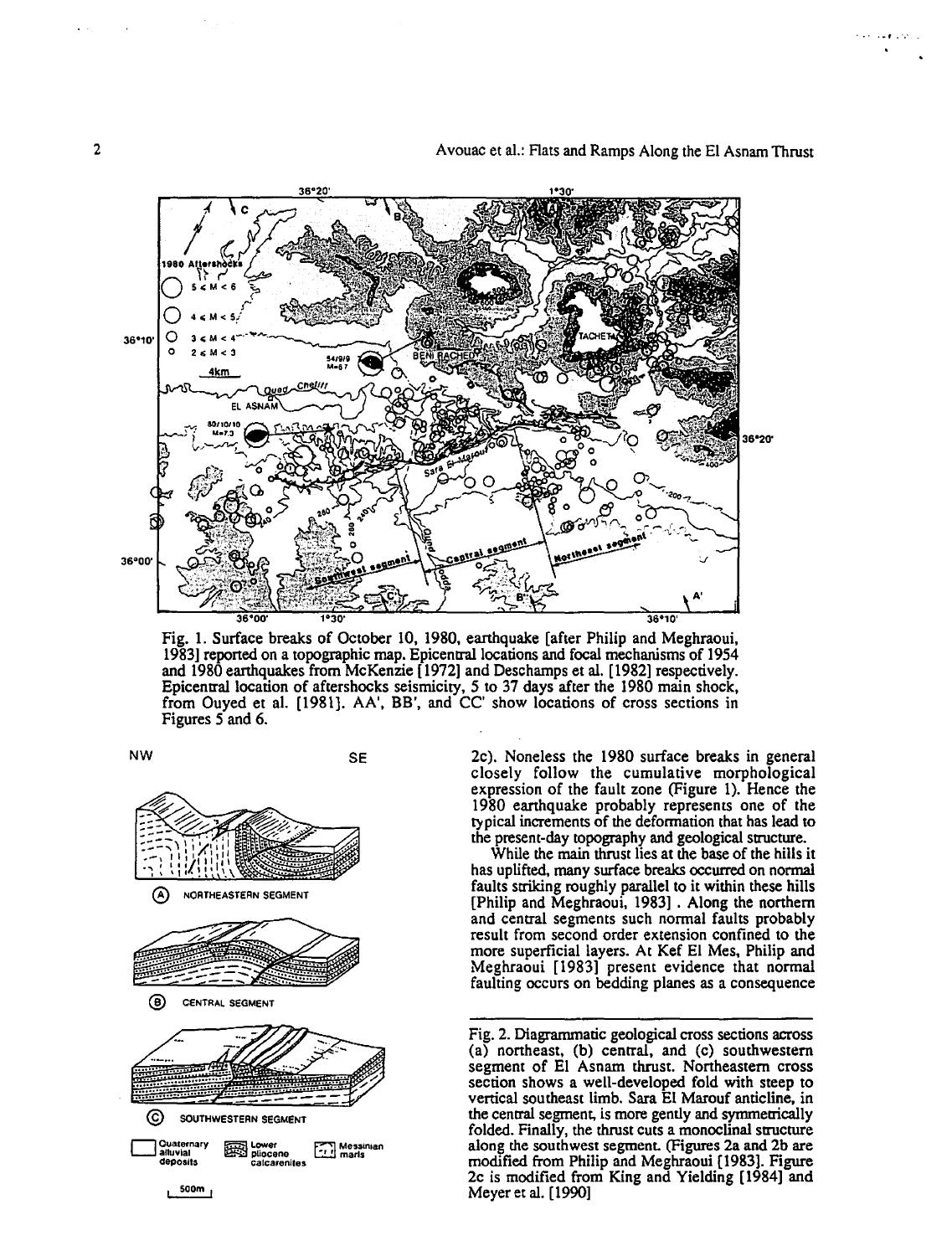of flexural slip folding (northeast segment, Figure 2a). On top of the Sara El Marouf anticline they relate such faulting to "extrados extension" (Figure 2b). Finally, they interpret the prominent normal fault at Beni Rached to be due to large-scale landsliding (see also Ouyed et al. [1981] and Yielding et al. [1981]).

Although there is no evidence of folding along the southwest segment, normal faulting also occurs along this segment (Figure 2c). The normal faults there form a crescent-shaped zone on top of the uplifted hanging wall (Figures 1 and 3). The higher the topography, the farther that zone is from the main thrust. Conjugate "strike-slip faults" with normal components of slip connect the normal faults with the surface trace of the main thrust at an elevation of about 270 m (Figure I) [Philip and Meghraoui, 1983]. At the junction between the southwest and central segments the fault crosses the now abandoned valley of Oued Fodda (dashed line in Figure 1), a large topographic trough with elevation under 270 m.

During field work in 1988, we made a detailed study of this area where the 1980 surface ruptures have cut and offset a small hill near the village of Zebabdja (ZH in Figure 3; also see Figure 4a). Figure 4a is a view to the east of the Zebabdja hill that was taken in January 1981. Across the field in the foreground (Figures 4a and 4d), the fault scarp, which is continuous with the well-documented thrust

ZΗ

scarp that has offset the Algiers-Oran Railway, has a morphology compatible with high-angle reverse faulting whereas, on the side of the hill, it has a clear normal fault scarp geometry. Detailed topographic leveling (Figure 4b) supports this inference. This can be seen on the section shown in Figure 4c, where the surface trace of the fault is projected onto a vertical plane orthogonal to the fault strike. There is no interruption of the surface fault break at the transition between the normal (N) and thrust (T) faults, at an elevation of about 270 m (point P in Figures 4b and 4c). Southwestward along strike, the main thrust steps forward, to surface again along the pressure ridge zone south of Zebabdja (Figure 3). Because the lithology is principally monoclinal and gently north dipping along the southwest segment, Meyer et al. [1990] concluded that the main thrust fault abruptly splits into two faults at a stratigraphic interface. probably a marl horizon within the Pliocene calcarenite sequence (Figures 4d and 2c). The subhorizontal bedding planes guide the main thrust which flattens along them,.normal faulting being required to maintain the overall compatibility of movements between hanging wall and footwall.

Extrapolating to the southwest the geometry seen at Zebabdja hill, we infer a similar geometry for most of the normal faults along the southwest segment. Where these normal faults cut across deeply entrenched valleys, they do not show any attenuation

 $1km$ 

SEGMENT

CENTRAL

ZEBABDJA

SEGMENT SOUTHWEST I ~ T~rust l .....,.., **Nolmat Fauat acEM!IIed tn t980**  Strike Sti Fig. 3. Surface breaks of October 10, 1980, earthquake along the southwest segment

[after Philip and Megrhaoui, 1983]. Numbers indicate sites of measurements (Figure *5*  and Table 1) on normal faults [Meyer et al., 1990]. ZH is Zebabdja hill (Figure 4). Significance of points P and P' is discussed in text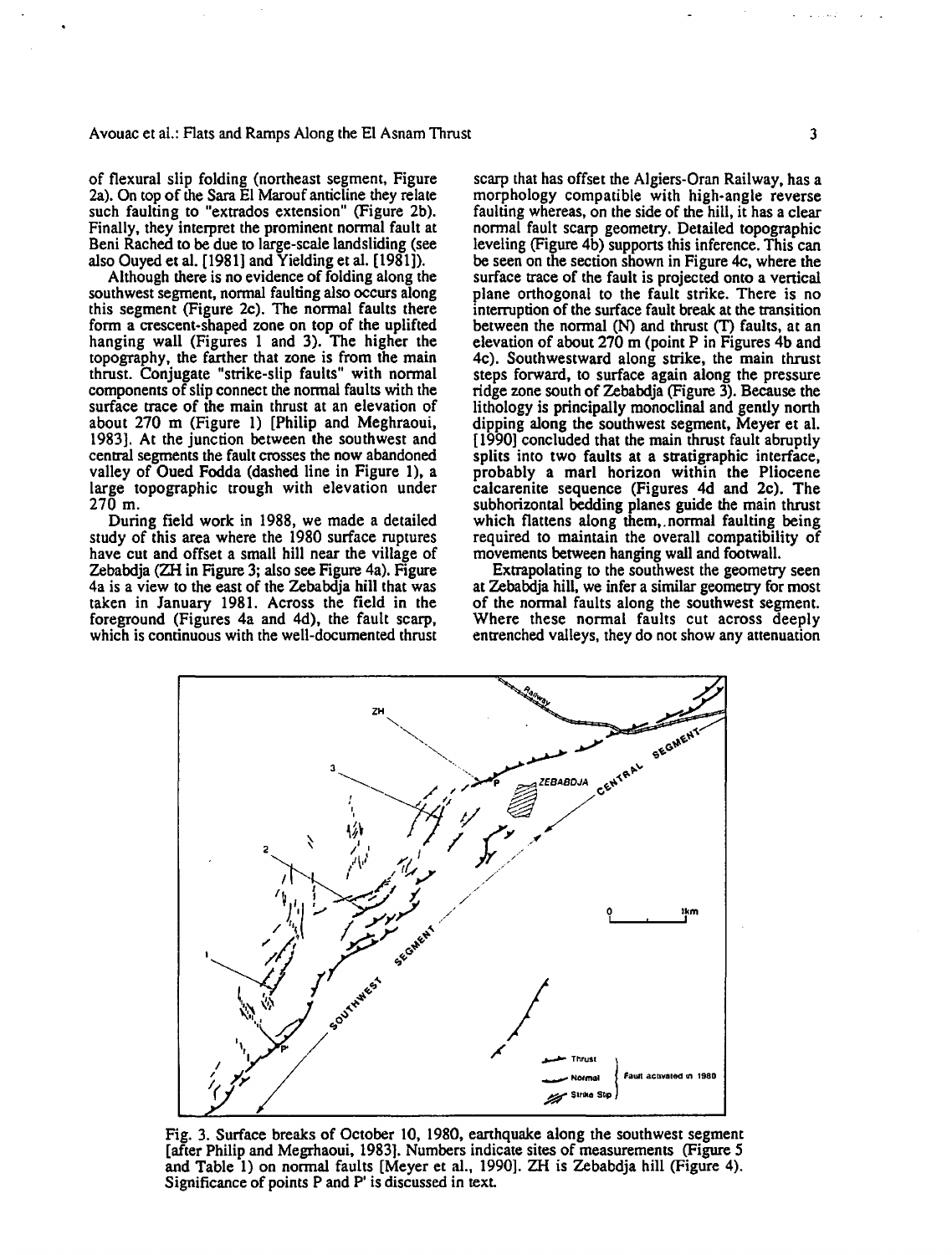



Fig. 4. At the junction between central and southwest segments, the main fault cuts and offsets a small hill near Zebabdja. (a) SW view of 1980 surface break runing across Zebabdja hill. (b) Topographic leveling around Zebabdja hill. Continuous lines are elevations contours. N and T are normal and thrust faults respectively. N1 refers to normal fault shown in



 $\bullet$  .

Figure 4a. N2 and N3 were not activated in 1980. OO' is topographic profile orthogonal to local fault strike (N1). (c) Projection orthogonal to fault strike. No vertical exaggeration. (d) Sketch of Zebabdja hill; interpretation of fault breaks by bifurcation of main fault. P is intersection between branch line and topography  $(-270 \text{ m}, \text{see text}).$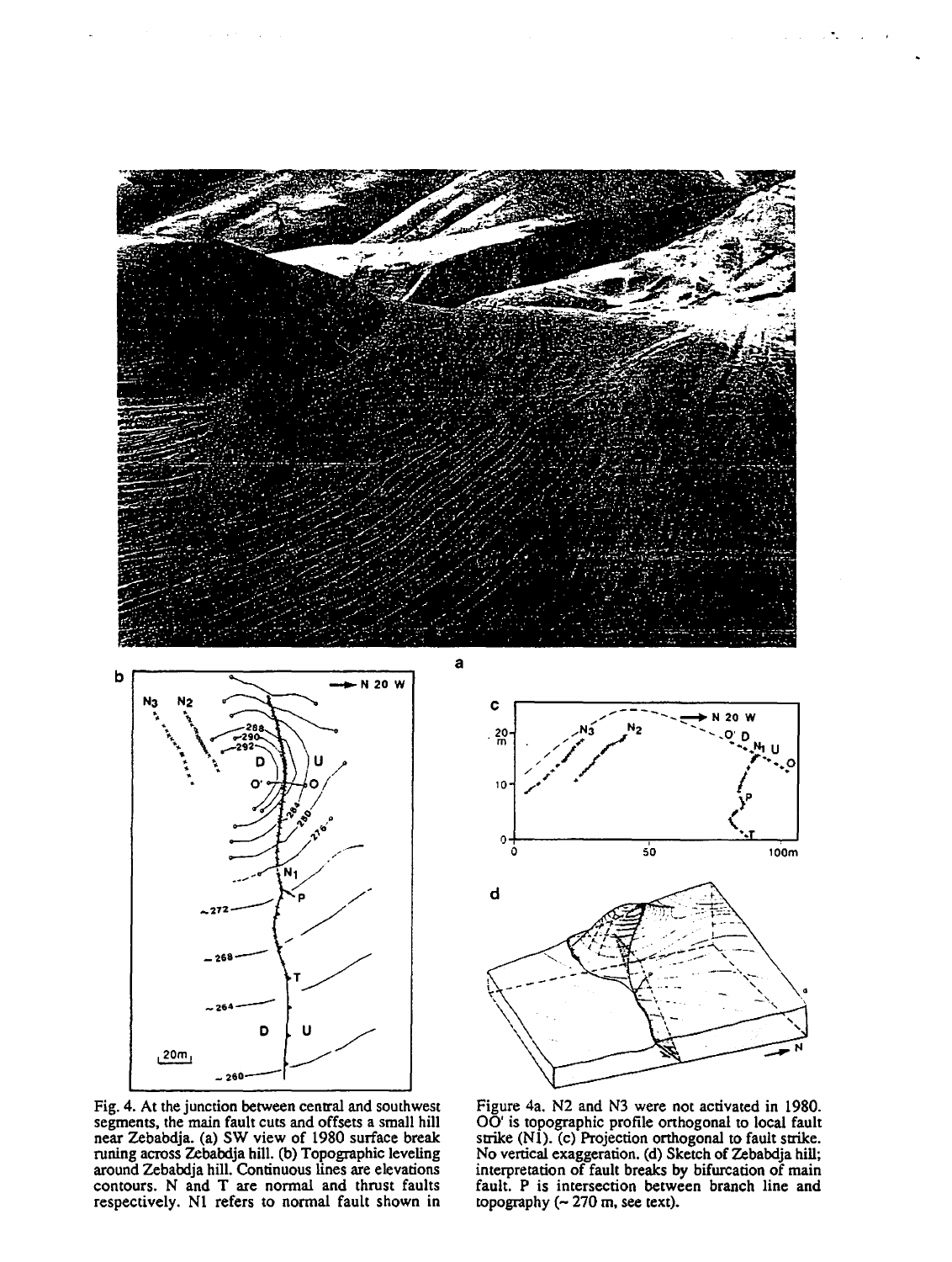#### Avouac et al.: Flats and Ramps Along the El Asnam Thrust **5 5** *5*

with depth. Thus we suggest that these secondary faults merge with the main thrust at the place where it flattens into the bedding along a branch or bifurcation line (Figure 2c), intersecting the topography at point P and P' (Figure 3). This geometry accounts for the absence of secondary normal faults across the ancient Oued Fodda valley and at the southwest extremity of the southwest fault segment, where the topographic surface lies lower than the elevation of the branch line (Figure 1). We emphasize that such secondary faults are different from flexural slip faults, which lie parallel to the bedding, or extrados normal faults and fissures which by definition should only affect the stretched, outer strata of an anticline.

There are more normal faults at the north end of the southwest segment than fanher south (Figures 1 and 3). At three sites on some of the principal faults activated uphill· from that segment of the fault, we measured both the cumulative displacements recorded by offset calcarenite beds [Meghraoui, 1988] and the displacements due to the 1980 earthquake [after Meyer et al., 1990, Figures 3 and 4]. The cumulative offsets increase from 3 m to 25 m from south to north, while the 1980 offset is about the same at all three sites, between 0.8 and 1.0 m (Table 1 and Figure 5). Earthquakes comparable to that of 1980 probably rank among the largest that the El Asnam thrust fault can generate, since they rupture its entire length. The  $-1$  m displacement on the main southwest normal faults during the 1980 earthquake is thus probably close to the maximum possible slip during one event on these faults. None of the normal faults activated in 1980 along the southwest segment had surface scarps higher than those measured here. Hence the three normal faults on which cumulative and 1980 offsets can be compared have recorded more seismic events to the nonheast than to the southwest (Table 1). Although such normal faults may be viewed as secondary, the structural sketch of Figure 2c implies that slip on them is intimately linked with slip on the main deep thrust by kinematic compatibility. Hence we infer that the entire fault system is probably older to the northeast, the cumulative offsets and morphology on the active faults resulting from more earthquakes to the north than to the south. In fact, the main thrust fault and the fold and compatibility normal faults related to it are here caught in the act of propagating southwestward. This is in keeping with the observation that the fold

structure reflects more shortening progressively toward the north.

### SEISMOLOGY AND GEODESY: A PATTERN SUGGESTING MULTIPLE FAULTS AND SHALLOWER, MORE DIFFUSE STRAIN TO THE NORTH

The epicentral locations determined for the main shock of the 1980 earthquake are all within 10 km of the southwest end of the fault, near the city of El Asnam, formerly known as Orleansville and now called Ech Cheliff (Figure 1) [Yielding et al., 1981; Cistemas et al., 1982]. Early studies of body waves indicated a relatively shallow hypocenter about 10 km deep [Yielding et al., 1981; Deschamps et al., 1982; Ouyed et al., 1983]. Focal mechanisms indicate (I) that the main thrust fault plane strikes between N30°E and N50°E, in rough agrement with the average N50° strike of the surface breaks, (2) that it dips between 52° and 60° towards the northwest, and (3) that the slip vector has a pitch between 83° and 90° [Ouyed et al., 1981; Yielding et al., 1981; Deschamps et al, 1982]

By modeling the first cycle of the observed P waveforms, Yielding et al. [ 1981] found evidence for a seismic barrier between the southwestern and central segments. They also argued that the fault plane of the southwest segment is steeper than that of the central segment. Deschamps et al. [1982], taking into account a longer portion of the P waveform, found it necessary to include a third segment, corresponding to thrust faulting northeast of Oued Cheliff. They modeled the propagating rupture using long period body and surface waves, and they obtained a solution consisting of three breaks along the three segments in Figure 1, separated by two barriers, spanning the total length of the thrust fault (about 35 km). Studies both by Yielding et al. [ 1981] and Deschamps et al. [1982] showed that the rupture started at the southwest end of the fault and propagated toward the northeast. Nabelek [1985] carried out a systematic waveform inversion of P and Sh waves. He found a shallower focal depth (6 km) for the different subevents constituting the main shock and, paying particular attention to the late part of the waveforms, showed that unconstrained inversion implies normal faulting in the northeast, triggered by the incoming rupture from the southwest.

|                                     |  |  |  |  |  |  |  | Table 1. 1980 Coseismic Offsets, Cumularive Displacements of Calcarenite Beds, |
|-------------------------------------|--|--|--|--|--|--|--|--------------------------------------------------------------------------------|
|                                     |  |  |  |  |  |  |  | and Cumulative Number of Events, Assuming Paleoseismic Displacements           |
| Comparable to That Observed in 1980 |  |  |  |  |  |  |  |                                                                                |

|        | Cumulative Normal | 1980 Normal   | Probable Number |
|--------|-------------------|---------------|-----------------|
|        | Offset m          | Offset, m     | of Events       |
| Site 1 | $3 \pm 0.5$       | $0.8 \pm 0.1$ | $4 \pm 1$       |
| Site 2 | $10 \pm 0.5$      | $0.8 \pm 0.1$ | $11 \pm 2$      |
| Site 3 | $25 \pm 5$        | $10 \pm 0.1$  | $25 \pm 5$      |

in a comparativamente de la decenidad de la comparación de la comparación de la comparación de la comparación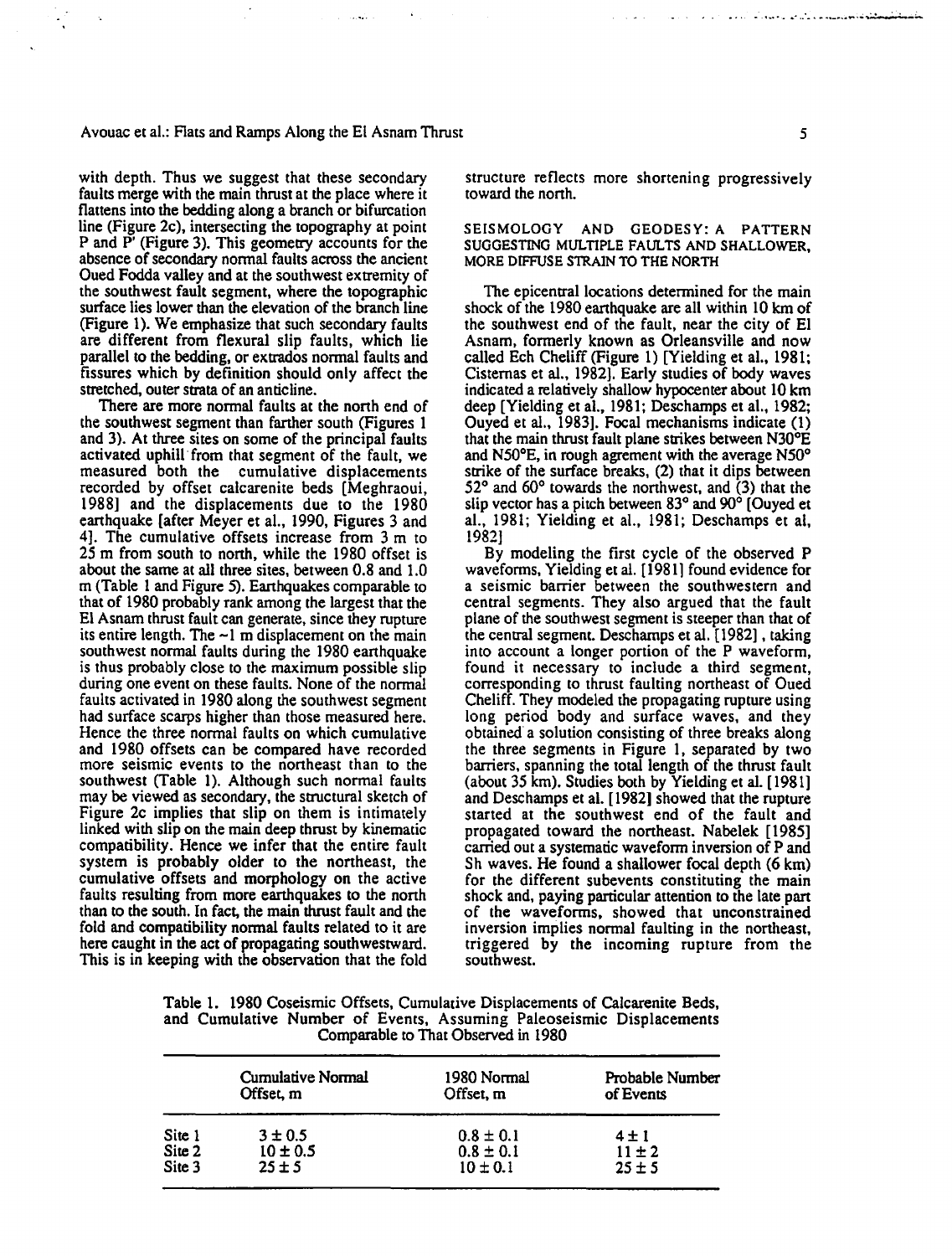







Fig. *5.* (a, d, and f) NE-looking views of sites **1,** 2, and 3, respectively (see Figure 3 for location). Symbols (Bl, B2, etc) refer to corresponding, uplifted (U} and downthrown **(D)** calcarenite beds on opposite sides of the normal faults. (b) Projection along fault strike of topographic profiles running along top and bottom of 1980 fault scarp at site 1. Vertical exaggeration is 2x. Crosses represent scarp height along fault trace. (c, e, and g) Projections orthogonal to local fault strike of profiles following faults and offset calcarenite beds visible on corresponding photographs. Solid circles and open circles are for measured points along beds and faults respectively. Numbers indicate cumulative offsets (Table **1)** and separation between consecutive beds on either side of faults [after Meyer et al., 1990).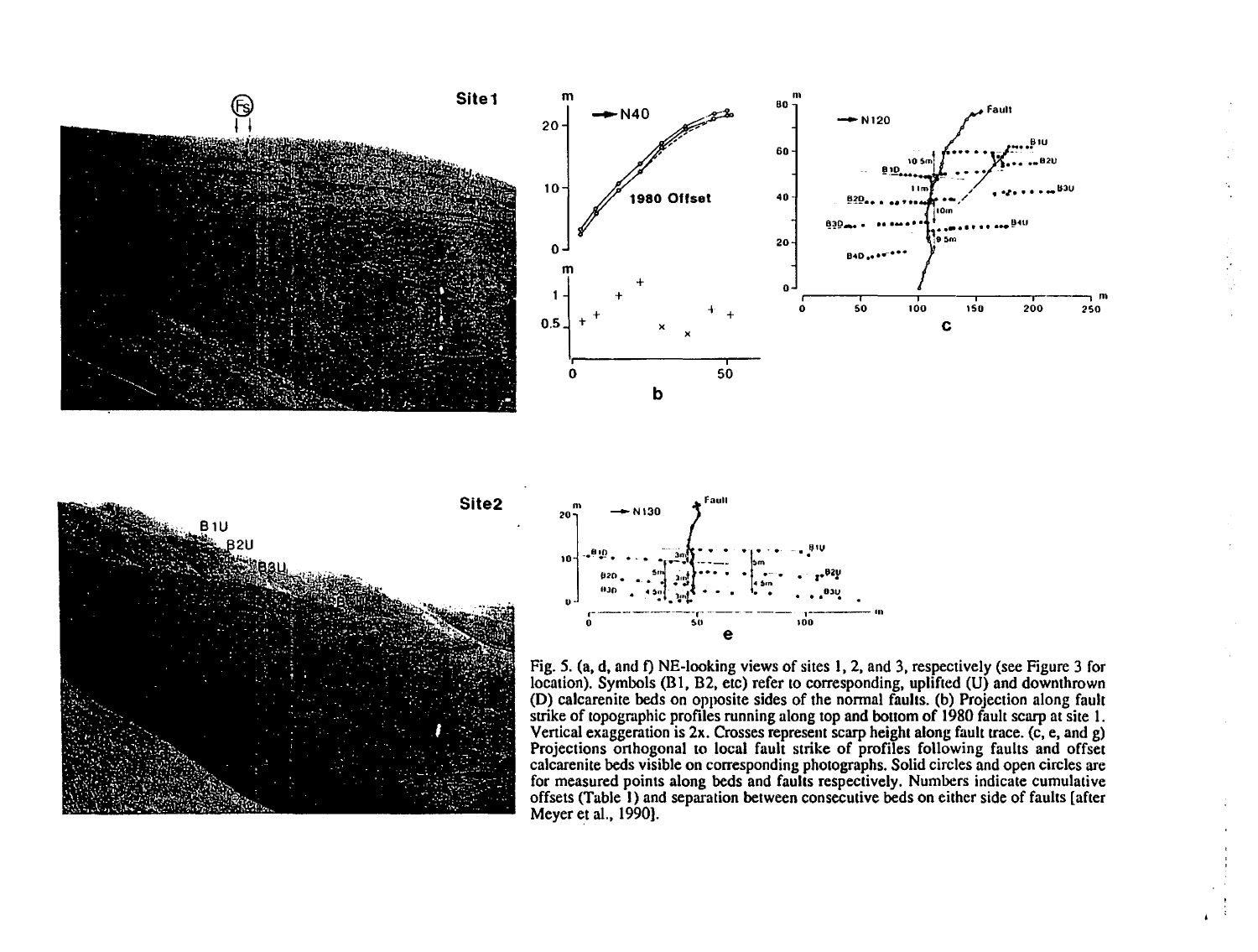

Site3

f Fig.5 (continued)

Epicentral locations of the aftershock seismicity, from *5* to 37 days after the main shock (data from Ouyed et al. [1981]), are plotted on Figure 1. Standard errors on horizontal locations are less than 2 km, and these locations do not seem to be sensitive to the velocity model [Ouyed et al., 1983]. Most aftershocks were northeast of the main shock (Figure 1) [Ouyed et al., 1983]. One outstanding feature of the data is the more diffuse and complex pattern of aftershocks in the northeast. In order to examine the vertical distribution of seismicity, hypocenters were orthogonally projected on three N 130° striking cross sections spaced 15 km apart (Figure 6). Standard errors on the depth are less than 2 km [Ouyed et al., 1981] but hypocenter depths are very sensitive to the velocity model which is only weakly constrained by geological data. Consequently, mislocations of a few kilometers should be expected [Ouyed et al., 1983]. Even though the depth of the aftershocks is uncertain and must be interpreted with care, the overall pattern is insensitive to changes in the velocity model. The sections confirm the increasing complexity of the upper crustal strain release toward the northeast. On the southern cross sections (CC', Figure 6) aftershocks seem to be limited to the Mesozoic "basement" under about 6 km and may be fitted, for the most part, with a rather steeply dipping fault plane that reaches the topographic sutface at the location where sutface breaks were observed (solid arrow in Figure 6). Farther north, the pattern widens, a situation recalling that of the Coalinga or Kettleman Hills earthquakes [Stein and Yeats, 1989; Stein and Ekström, submitted to J. Geophys. Res.]. A peculiar cluster of events, well north of the main thrust, exists at the northern end of the aftershock zone. Cisternas et al. [1982] therefore inferred particularly complex, multiple faulting at depth there. Aftershocks on the central and northeastern sections are also shallower than on the southwestern section, most of them being scattered within the Cenozoic sedimentary cover. In fact, if one considers only the aftershocks located under about 6 km, in the Mesozoic "basement", the width of the aftershock distribution is about the same on all three sections (B. Slemmons, personal. communication, 1991). At a depth greater than about 6 km, the "basement" thrust could thus be unique and the complexity seen above 6 km probably reflects more diffuse strain associated with folding of the Tertiary sedimentary cover.

The subsurface fault geometry may also be inferred from geodesy. Geodetic networks and leveling·lines were set up in the El Asnam area before the 1980 earthquake and last surveyed in 1976. In 1981, resurveying by Ruegg et al. [1982] provided measurements of horizontal and vertical deformation. The resulting strain tensor implies SE-NW shortening (about 2.5 m), uplift of the northwestern side of the fault (about 5 m) and downthrow of the edge of the underthrust block (about 1 m) [Ruegg et al.,I982, Figure 2b] . Vertical diplacements on the main thrust scarps within the network do not exceed 2.5 m [Philip and Meghraoui, 1983]. Thus the slip on the main thrust at the surface represents only a fraction of the slip at depth, which is consistent with slip being absorbed by other blind faults or by incremental folding. Ruegg et al. [ 1982] tested different dislocation models that could account for measured displacements, using assumptions based on seismological data. The model that fits the leveling data best involves five dislocations with different strikes (between N38°E and N67°E) and dips (between 52° and 70° to the northwest), and a slip of 8 m at depth. The southernmost segments are interpreted to dip 70° and 60° to the northwest, while northern segments are interpreted to dip 54° to the northwest. In any case, it seems that any threedimensional model requires segmented dislocations with steeper dips in the soutwestem fault zone.

In summary, the geophysical observations are compatible with the idea that faulting started at the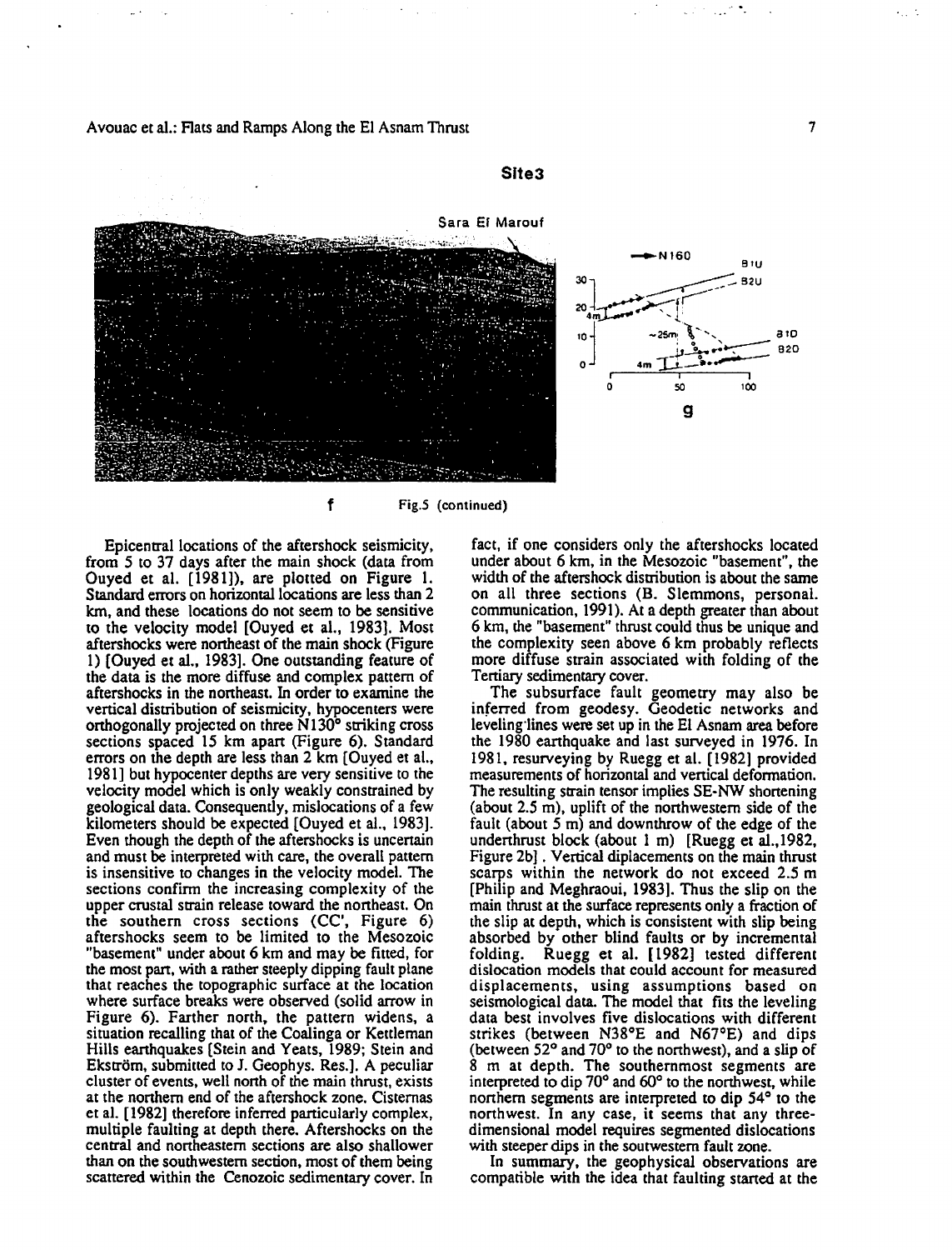**N 130 E**  NORTHEASTERN SEGMENT **racnefa** K~f **El Ales**  A A' **t t 910 Altt,ahOC:la**  0 5CM<6 ., 0 **o 44-M< 5**  .. ""! ' ~· 0 ., **3< u** < .. ૱<br>- – <del>- સ્થિન, -</del>: – - <sub>decolement</sub> **<sup>33</sup>'** ~.. • ţ  $2 < M < 3$  $\frac{2}{3}$ .10 ' & 。" o~s+-----r-----r-----,-----, o ~ ro ~ ~~ CENTRAL SEGMENT Sara El Maroul *B.en1* **Racned Oued Cheliff** B' B === **Cuacetnary diJCJOSlts**  ~~ **PliOcene catcarutt1te1**  و.<br>أفيا .<br>'ortoman and<br>*Pessinan mari*s Depth (km)  $\overline{a}$ -.:-:· **V&UII'Ilan marlS**  ᅏᅝᆇᅄ Hesozoic basement  $.15$ ۱Ò 20 30 า<br>40 km SOUTHWESTERN SEGMENT c c· Q I I <sup>I</sup>-- - ---:::-;:- - - ..,- -- *I'>* ,o **1980** (~) . ~ . ·S  $\frac{3}{2}$ <br> $\frac{3}{2}$ <br> $\frac{3}{2}$ <br> $\frac{3}{2}$ <br> $\frac{3}{2}$ <br> $\frac{3}{2}$ <br> $\frac{3}{2}$ <br> $\frac{3}{2}$ <br> $\frac{3}{2}$ <br> $\frac{3}{2}$ <br> $\frac{3}{2}$ <br> $\frac{3}{2}$ <br> $\frac{3}{2}$ <br> $\frac{3}{2}$ <br> $\frac{3}{2}$ <br> $\frac{3}{2}$ <br> $\frac{3}{2}$ <br> $\frac{3}{2}$ <br> $\frac{3}{2}$ <br> $\frac{3}{2}$ <br> $\frac{3}{2}$ <br> $\frac{3}{2}$ <br>Depth (Mm)  $\frac{1}{15}$   $\frac{1}{10}$   $\frac{1}{20}$   $\frac{1}{20}$   $\frac{1}{30}$   $\frac{1}{10}$   $\frac{1}{20}$ 

# A vouac et al.: Flats and Ramps Along the El Asnam Thrust

Fig. 6. Vertical projection of aftershocks on parallel cross sections AA', BB' CC' (see locations in Figure 1). Each section gathers all epicenters within 15 km wide zone centered on section. Focal mechanism and focal depth of 1980 earthquake are from Deschamps eta!. [1982). Focal mechanism of 1954 earthquake from McKenzie [1972] and focal depth from Rothe [1955]. Topograhy is shown with both no vertical exaggeration and a vertical exaggeration of 4x (above). Arrows indicate positions of thrust surface breaks. Northwest dipping dashed line on section CC' shows fault inferred from seismicity and position of surface ruptures. Dashed horizontal line roughly correponds to interface between Jurassic "basement" and Cenozoic sediments. Stratigraphic column is simplified from Meghraoui et al. [1986].

southwestern extremity of the fault zone, where we infer the tip of the laterally growing thrust fault to lie. The rupture propagated upward and northwestward, where thrusting appears to have occurred on less steeply dipping faults and where aftershocks distribution shows a more diffuse pattern of deformation at shallow depths. Only a fraction, about one third, of the slip on the thrust at depth reaches the surface along discrete scarps. The rupture process seems to be more complex where folding is more developed. According to one author [Nabelek, 1985]

the last subevent in the main shock may even correspond to normal faulting along the northeast segment.

## RAMP AND FLAT GEOMETRY OF THE MAIN THRUST

Although several attempts have been made to fit fault models with the geodetic or seismological data [Ouyed et al., 1981; Cistemas et al., 1982; Ruegg et al., 1982], these models involved only simple,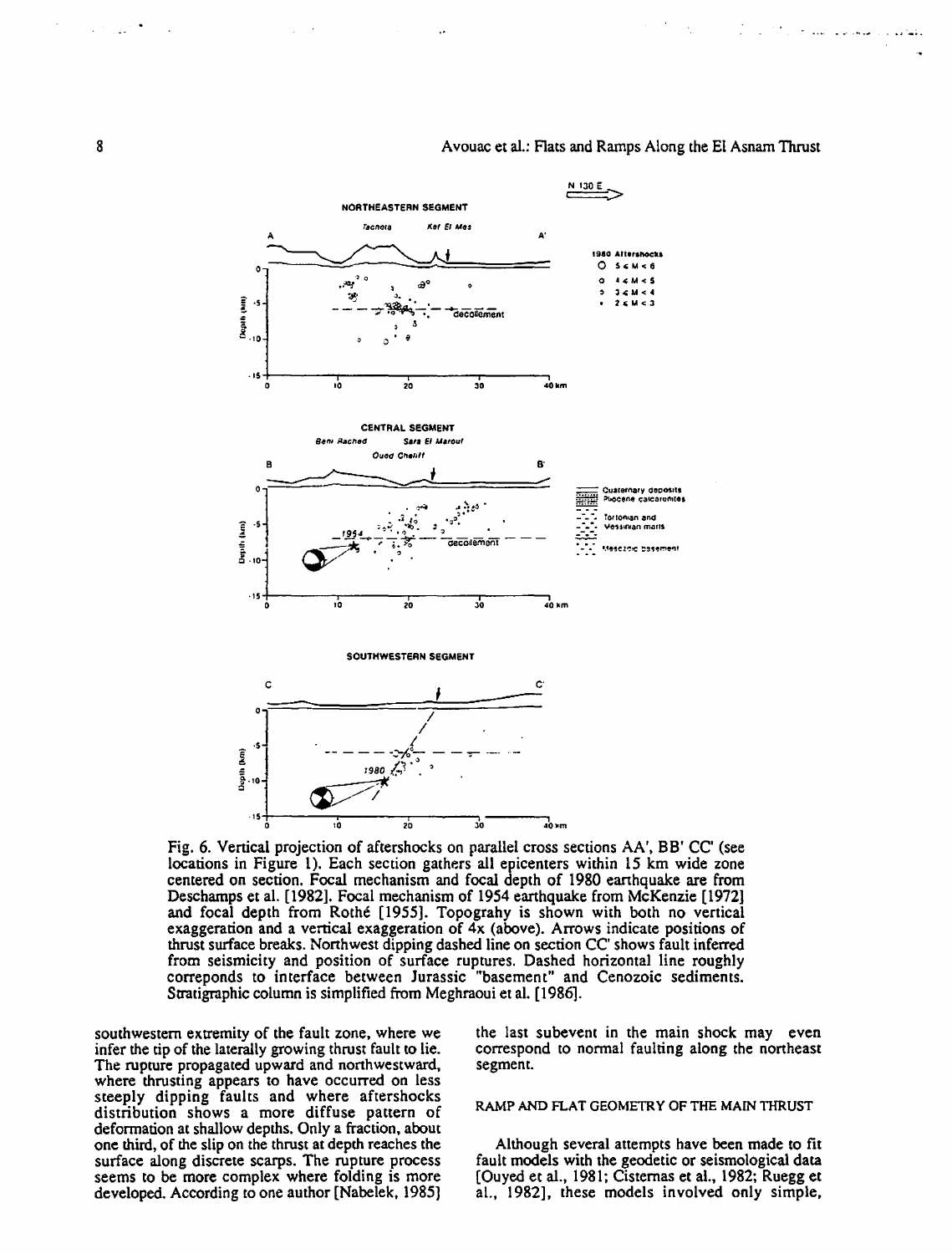disconnected fault planes with different strikes and dips.

Geological and geomorphological observations suggest, however, that models involving connected flats and ramps should also be considered. There is evidence for a very shallow ramp to flat bend along the southwest segment [Meyer et al., 1990]. At a larger scale, the seismologic and geodetic evidence penaining to the 1980 and 1954 earthquakes, the distribution of aftershocks in 1980, and the neotectonic and morphological evidence summarized here seem to be qualitatively compatible with a model involving a deeper detachement flat connecting ramps and normal faults along the central and northeast segments.

The regional stratigraphy and tectonic history makes the existence of a major detachment (or decollement) level likely. The present alluvial plains of the Cheliff valley, southeast of the fault, are remnants of an extensional Neogene basin bounded by EW normal faults that were active until middle Miocene [Meghraoui et al., 1986). During the Miocene, the basin filled with marine sediments. Roughly N-S shortening appears to have started in the upper Pliocene, the sedimentation then becoming continental. Thus a thick layer of Mio-Pliocene sediments, with intercalated marls and sands, overlies the Mesozoic "basemem" whose upper part is mostly composed of schistosed, quartzo-pelitic, Cretaceous flysch [Meghraoui et al., 1986]. According to oil exploration data, the Mio-Pliocene sediment thickness exceeds 4 km [Meghraoui et al., 1986). The Plio-Quaternary shortening probably reactivated the Miocene normal faults as reverse faults, which may account for the steep dip of the El Asnam thrust in the "basement" [Yielding et al., 1981]. The unconformity between the Mesozoic "basement" and the Neogene cover may have localized upper crustal deformation during shonening (see stratigraphic column in Figure 6). This surface represents the most likely candidate for decoupling along a shallow dipping decollement (Figure 6).

Thus we infer that the transition in the pattern of aftershock seismicity on cross sections AA' and BB' at a deph of about 5-7 km corresponds to this "basement" cover interface. The thrust below that depth would be unique but would splay above at places within the Neogene sedimentary series, accounting for the more diffuse seismicity there (Figure 7). Along the less evolved southwest segment the main thrust probably continues steeply through the Cenozoic cover to the near surface. Along the central and northwestern segments on the other hand, the same thrust probably flattens along the Neogene-Cretaceous interface (Figures 6 and 7). The Kef El Mes and Sara El Marouf anticlines probably formed as fault propagation folds above shallower ramps climbing from this flat detachment about 5 km southeast of the "basement" thrust (Figure 7). The deep bend betwen the "basement" thrust and the decollement should have induced deformation in the overhanging block. We suspect that normal faulting at Beni Rached reflects the hanging wall compatibility strain required by such a bend (Figure 7). In fact, Beni Rached may be seen as part of a zone of topographic highs trending roughly



Fig. 7. Cross sections across southwestern, central, and northeastern segments of El Asnam thrust fault arranged in a three-dimensional view with schematic elevation contour lines and surface breaks. Overthrust block is shaded. The main thrust fault strikes N40°E at depth. On central and nonheastem cross sections the thrust flattens at the "basement" sediment interface. Kef El Mes and Sara El Marouf anticlines are interpreted to be fault propagation folds.

. . ... ;. ..... ~·-'"·-·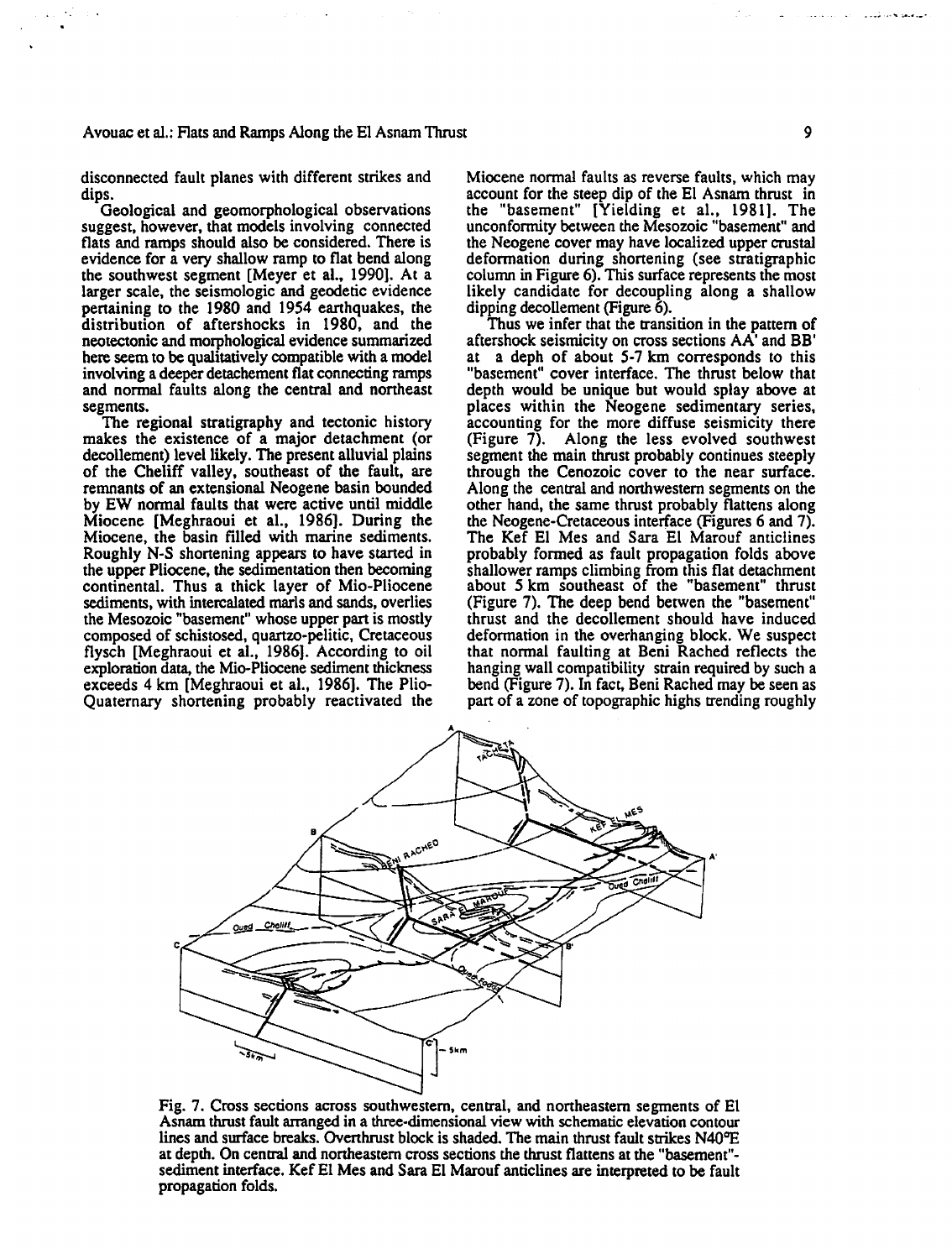parallel to the northeast segment of the main thrust (Figure 1). This zone, which includes Djebel Tacheta, lies within the ovenhrust block, about 6 kilometers north of the surface thrust. It may signal uplift above a blind "basement" thrust on top of which the northern aftershock cluster occurred (Figures 1 and 6). In other words, these topographic highs could represent morphological evidence of cumulative dispacements on such a deep thrust. In 1980, normal surface breaks were actually reponed along this zone [Yielding et al., 1981], but could not be accurately mapped using aerial photographs [Philip and Meghraoui, 1983], because of a dense vegetation cover. Nevertheless, the existence of such faults led Yielding et al. [ 1981] to propose that the 1980 earthquake activated thrust faulting under the Bled Bahari Karouch and Djebel Tacheta highs.

In summary, we infer the large scale fault geometry of the entire El Asnam thrust fault system to be similar to that seen along the southwest segment. The normal faults observed 6 km northeast of the surface trace of the thrust could merge at depth with the main thrust along a branch line at the base of the Neogene cover (Figures 6 and 7). Figure 8 shows the corresponding diagrammatic three-dimensional view. According to the hypothesis sketched in Figure 8, the large 1980 earthquake would have activated the shaded fault plane (thick line in the central segment section). The smaller 1954 earthquake would have activated only the deep, blind "basement" thrust and the normal faults at Beni Rached (dashed line in central segment section of Figure 8). Although they do not take detachement faulting into account, Cisternas et al. [1982] defend the view that normal faulting at Beni Rached in 1954 was the direct result

of thrusting at depth. Their model also includes a "wedge effect" due to the change in strike of the main fault [Cisternas et al., 1982, Figure 14]. Such a wedge effect and the slight left-lateral component of movement visible along the NE striking central thrust segment and along the "en echelon'' graben atop Sara El Marouf add three-dimensional complexity to the diagrams of Figures 7 and 8. But they are necessary to account for the arcuate shape of the fault pattern at Beni Rached. Changes in the fault strike at the surface are probably linked with lateral ramps, and with forward stepping of the thrust.

Overall, the geometry shown in Figures 7 and 8 results in a fault trace striking about N50°E at the surface, and a thrust striking about N40°E at depth, which fits the unconstrained fault plane solutions of Nabelek [1985]. Along the southwest segment, the thrust remains steep until the near surface. Fanher north the succession of steep ramps and flats accounts for the lower average dip angle inferred from geodetical and seismological observations.

# CONCLUSION

Low-angle thrust detachments are important and frequent structures in regions of crustal shortening. They are commonly seen in ancient mountains once erosion has exhumed and exposed the deep "basement" [e.g., Boyer and Elliott, 1982]. Such detachments are not well documented· in zones of active thrusting however. Part of this problem arises because low-angle faults close to the earth's surface radiate seismic energy poorly. They thus contribute



Fig. 8. Block diagram showing three-dimensional geometry of main thrust fault plane. lnsen is a section of ruptured fault plane along central segment section during 1954 (dashed line) and 1980 earthquakes (bold line). See text for discussion.